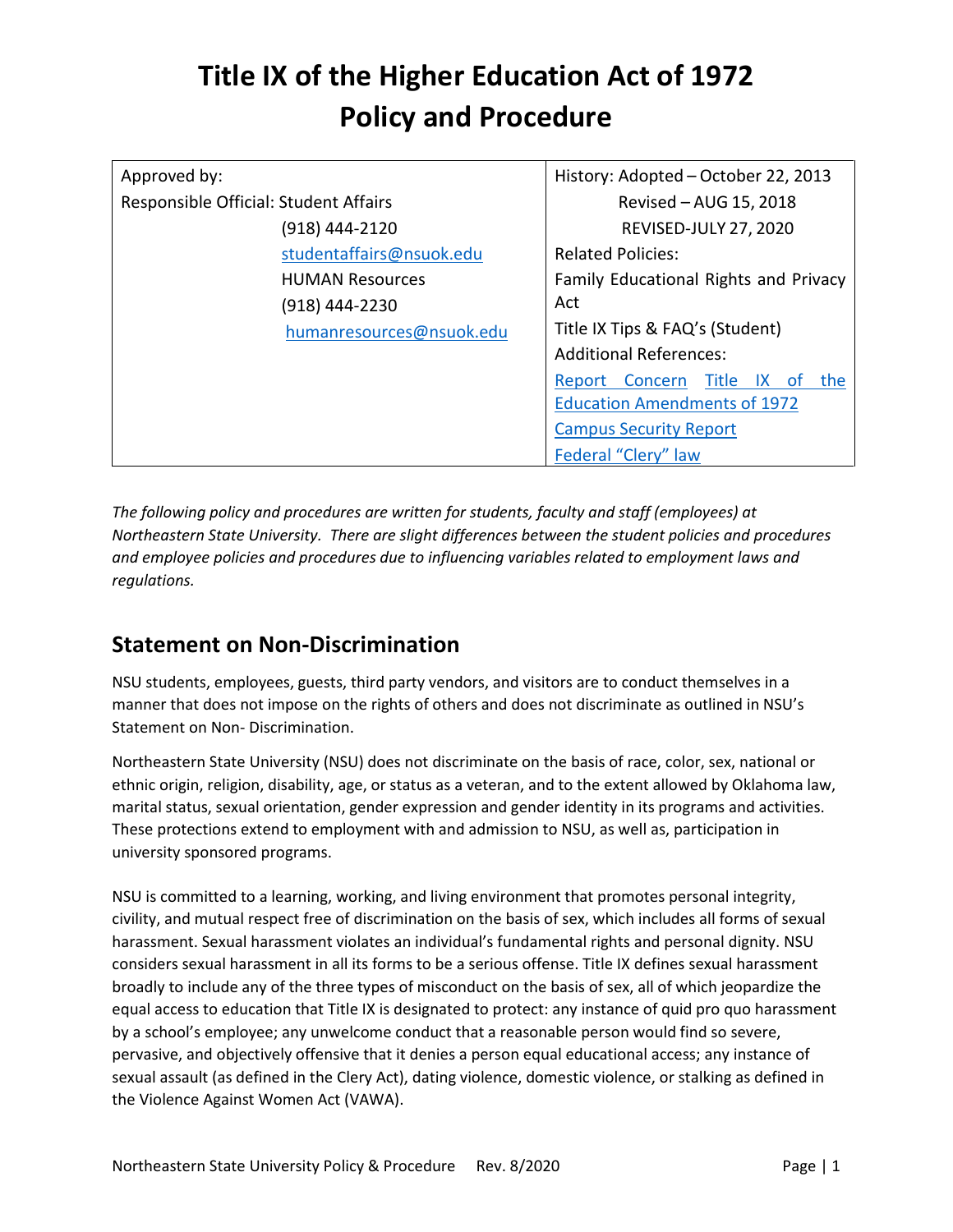Title IX of the Education Amendments of 1972 prohibits discrimination based on sex in educational programs and activities that receive federal financial assistance. To ensure compliance with Title IX and other federal and state civil rights laws, NSU has developed policies and procedures that address and prohibit sexual harassment in all of its forms.

### **Introduction**

All members of the campus community (students, employees, guests, and visitors) are expected to conduct themselves in a manner that does not infringe upon the rights of others. When an allegation of sexual harassment is brought to the attention of the institution, and a respondent is found to have violated this policy, sanctions will be used to reasonably ensure that such actions are never repeated. This policy is intended to define community expectations and to establish a mechanism for determining when those expectations have been violated.

NSU acknowledges that there may be some limitations regarding the ability to control or act against certain types of third parties, however, this should neither prohibit nor discourage individuals from filing a grievance about conduct of an individual who is not an NSU student or employee.

Sexual Harassment offenses include, but are not Limited to:

- 1. Quid Pro Quo
- 2. Sexual Assault
- 3. Domestic Violence
- 4. Dating Violence
- 5. Stalking

### **Defining Sexual Harassment Offenses**

**Sexual Harassment** consists of behaviors which are:

- a. unwelcome, verbal, nonverbal, or physical conduct of a sexual nature that is,
- b. severe, pervasive and objectively offensive denies or deprives a person equal access to NSU's educational program and/or activities, and is
- c. based on power differentials (quid pro quo), the creation of a hostile environment, or retaliation.

Examples include:

- unwelcome sexual advances
- requests for sexual favors
- acts of sexual violence
- attempts to coerce an unwilling person into a sexual relationship
- repeatedly subjecting a person to egregious, unwelcome sexual attention
- punishing a refusal to comply with a sexual based request
- making a benefit conditional upon submitting to sexual advances
- sexual violence
- intimate partner violence
- stalking
- sex-based bullying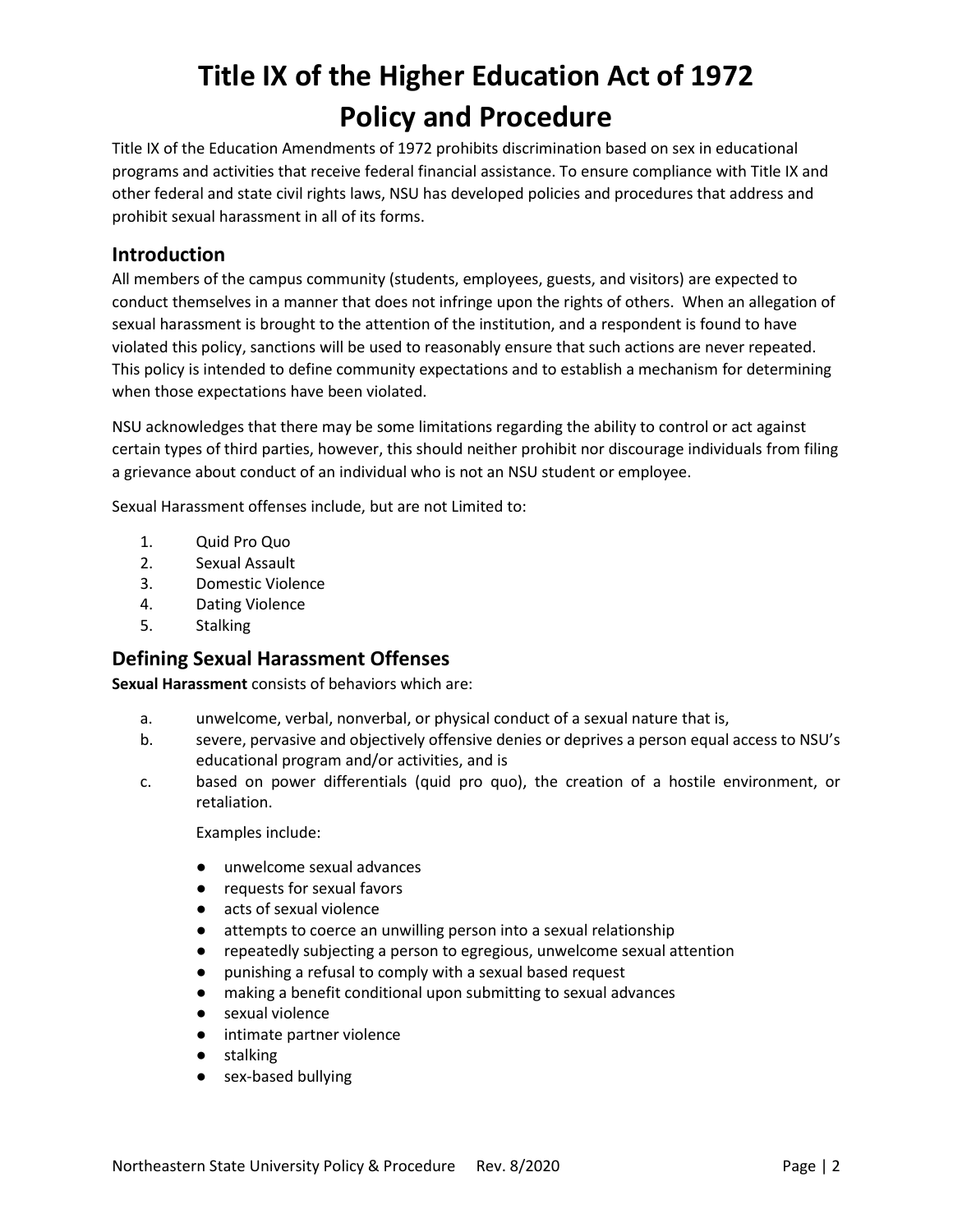**Sex Offense** (Clery Definition) is any sexual act directed against another person, forcibly and/or against that person's will; or not forcibly or against the person's will where the victim is incapable of giving consent because of his/her temporary or permanent mental or physical incapacity (or because of his/her youth). This offense includes the forcible rape of both males and females. There are four types of Forcible Sex Offenses and their definitions are provided below:

- Rape is the carnal knowledge of a person, forcibly and/or against that person's will; or not forcibly or against the person's will where the victim is incapable of giving consent because of his/her temporary or permanent mental or physical incapacity (or because of his/her youth). This offense includes the forcible rape of both males and females.
- Fondling is the touching of the private body parts of another person for the purpose of sexual gratification, forcibly and/or against that person's will; or, not forcibly or against the person's will where the victim is incapable of giving consent because of his/her youth or because of his/her temporary or permanent mental incapacity.
- Incest is non-forcible sexual intercourse between persons who are related to each other within the degrees wherein marriage is prohibited by law.
- Statutory Rape is non-forcible sexual intercourse with a person who is under the statutory age of consent.

**Domestic Violence** is a pattern of abusive behaviors and tactics used to inflict power and control over another person. This includes felony or misdemeanor crimes of violence committed by a current or former spouse/intimate partner of the victim.

- a. By a person with whom a person shares a child in common.
- b. By a person who is cohabitating with, or has cohabitated with the victim as a spouse/intimate partner.
- c. By a person similarly situated to a spouse of the victim under the domestic or family violence laws of the jurisdiction in which the crime occurred.
- d. By any other person, against an adult or youth victim, who is protected from that person's acts under the domestic or family violence laws of the jurisdiction in which the crime occurred.

**Dating violence** is violence committed by a person who is, or has been, in a social relationship of a romantic or intimate nature with the victim. And, the existence of such relationship shall be based on the reporting party's statement and with consideration of the length of the relationship, the type of the relationship, and/or the frequency of the interactions between the persons involved in the relationship. Dating violence includes, but is not limited to: Sexual or physical abuse or the threat of such abuse. Dating violence does not include acts covered under Domestic Violence.

**Stalking** is a pattern of behavior directed at as specific person that would cause a reasonable person to:

- a. Fear for one's safety or the safety of others
- b. Suffer substantial emotional distress

Examples include but are not limited to:

- 2 or more acts in which the stalker directly, indirectly, or through third parties,
- by any action, method, device, or means, follows, monitors, observes, surveils, threatens, or communicates to or about a person, or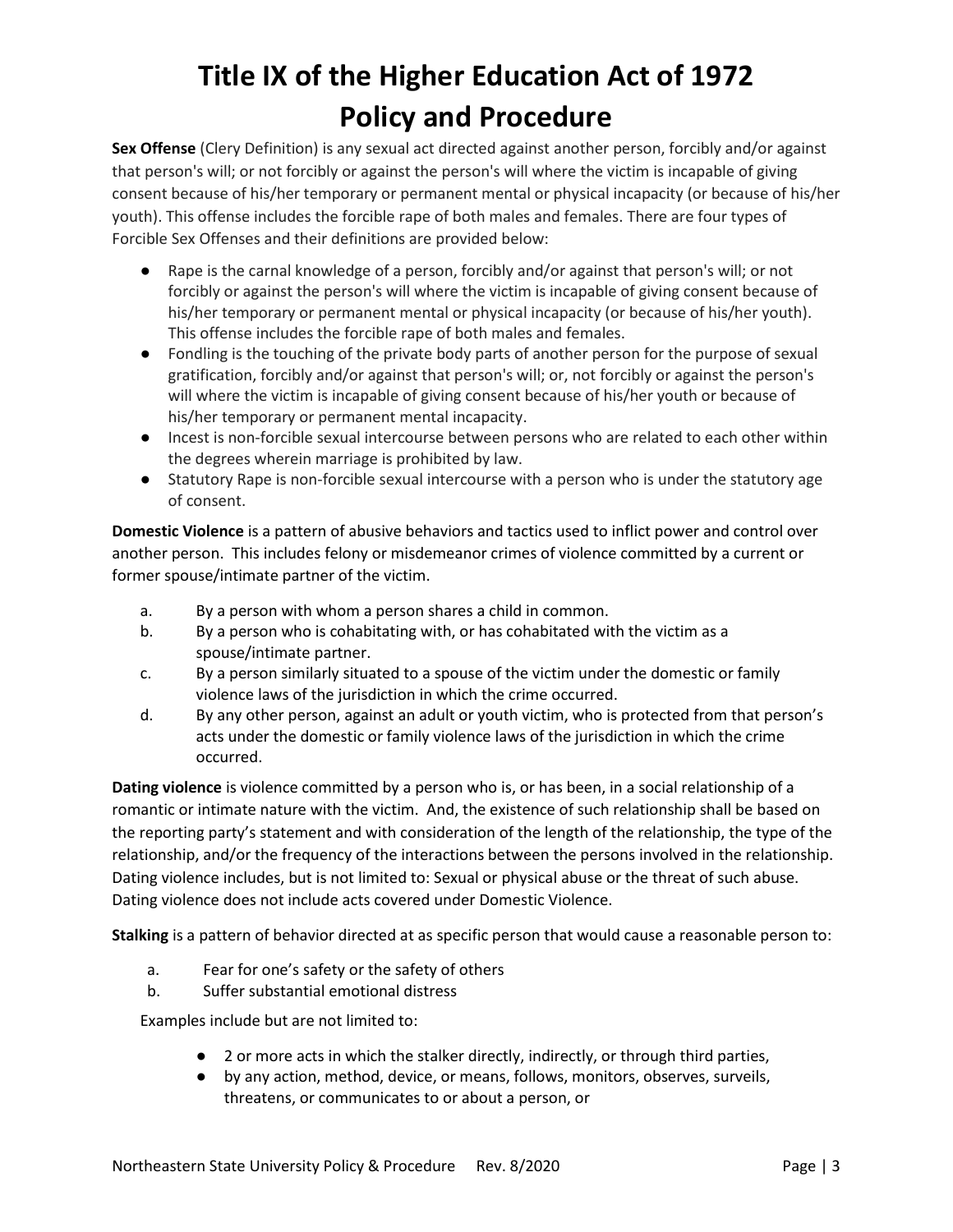● interferes with a person's property.

### **Applicable Definitions:**

**Complainant**: an individual who alleges to be a victim of conduct that could constitute sexual harassment, who must be participating in, or attempting to participate in an educational program or activity of the school with which the formal complaint is filed.

**Consent**: is the affirmative, unambiguous, and voluntary agreement to engage in a specific sexual activity during a sexual encounter which can be revoked at any time. Consent is sexual permission. In order to give effective consent, one must be of legal age. Consent is clear, knowing and voluntary. Consent is active, not passive. Silence, in and of itself, cannot be interpreted as consent. Consent can be given by words or actions, as long as those words or actions create mutually understandable clear permission regarding willingness to engage in (and the conditions of) sexual activity. Consent to any one form of sexual activity cannot automatically imply consent to any other forms of sexual activity. Previous relationships or prior consent cannot imply consent to future sexual acts. Individuals who consent to sex must be able to understand what they are doing. When alcohol or other drugs are being used, a person may be considered unable to give valid consent. Anything but a clear, knowing, and voluntary consent to any sexual activity is equivalent to a "no." Consent cannot be given by an individual who is asleep or is mentally or physically incapacitated either through the effect of drugs or alcohol or for any other reason or is under duress, threat, coercion, or force, or inferred under circumstances in which consent is not clear including, but not limited to, the absence of an individual saying "no" or "stop" or the existence of a prior or current relationship or sexual activity.

**Coercion**: is unreasonable pressure for sexual activity. Coercive behavior differs from seductive behavior based on the type of pressure someone uses to get consent from another. When someone makes clear to you that they do not want sex, that they want to stop, or that they do not want to go past a certain point of sexual interaction, continued pressure beyond that point can be coercive.

**Emergency Removal**: occurs when it has been determined that an immediate threat to the physical health or safety of any individual arising from the allegations of sexual harassment; the respondent will be given the opportunity to immediately challenge the decision following removal.

**Employee**: a person working in a defined position for the university in exchange for remuneration in the form of wages paid through NSU payroll. NSU assigns, monitors, and evaluates the work performed by employees. The definition of employee includes all fulltime, part-time, temporary, seasonal, interim appointments, student workers through work study, and Graduate Assistantships. Employees are NOT considered those individuals defined as independent contractors paid as 1099 persons having a contractual relationship with the university.

**Evidence**: may include, but is not limited to documentary evidence: such as written statements or testimonies; electronic evidence: such as text messages, social media, photos, audio recordings, video recordings; and tangible/demonstrative evidence: drawings, models, and site visits.

**Force**: is the use of physical violence and/or imposing on someone physically to gain sexual access. Force also includes threats, intimidation (implied threats) and coercion that overcome resistance or produce consent ("Have sex with me or I'll hit you. Okay, don't hit me, I'll do what you want.").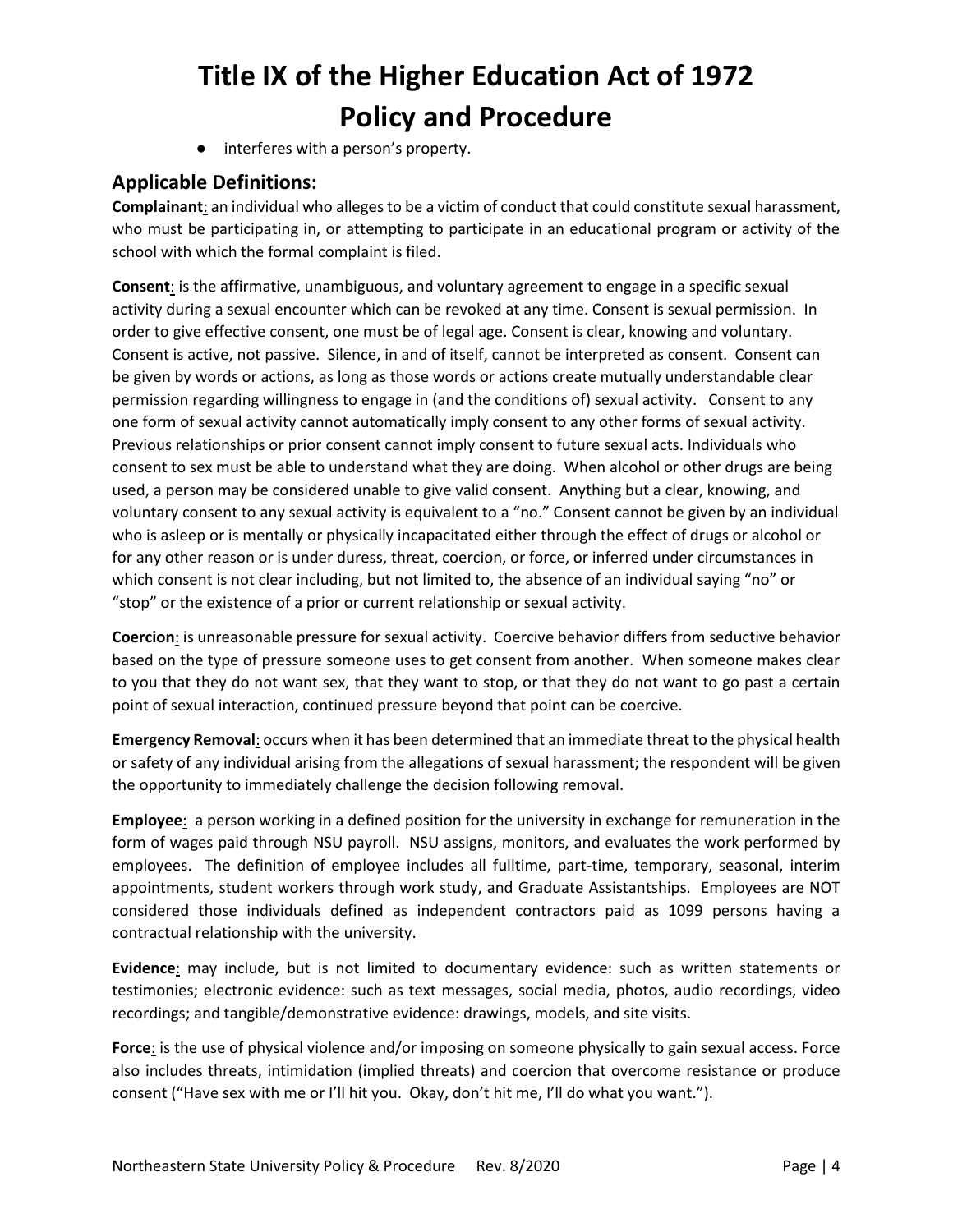**Formal Complaint**: is defined as a written document filed and signed by a complainant or signed by the Title IX Coordinator alleging sexual harassment against a respondent and requesting that the school investigate the allegation. A formal complaint may be filed with the Title IX Coordinator using the provided contact information. A signed formal complaint is a document or electronic submission that contains the complainant's physical or digital signature or otherwise indicates that the complainant is the person filing the formal complaint.

**Preponderance of Evidence**: a standard of proof requiring more than 50 percent of the claim to be true; "50 plus a feather".

**Remedies:** are required to be provided to a complainant when a respondent is found responsible, must be designed to maintain the complainant's equal access to education and may include the same individualized services described as supportive measures; however, remedies need not be nondisciplinary or non-punitive and need not avoid burdening the respondent.

**Retaliation**: is any direct or indirect action taken against a person or organization as a response to their involvement or affiliation with the conduct, academic, legal, and/or administrative process. Any act of retaliation, threats, intimidation, coercion, discrimination, and brining a code of conduct charge for actions that do not involve sexual harassment but arise from the same facts or circumstances as a formal grievance complaint, if the conduct charges are brought for the purpose of interfering with a person's Title IX rights. Persons protected from retaliation in a Title IX complaint include complainant, testifying witnesses, persons who assisted, participated or refused to participate in any manner in the investigation, proceeding or hearing or appeal panel. Employees may be subject to disciplinary action up to and including termination for engaging in retaliatory acts.

**Respondent**: any individual who has been reported to be the perpetrator of conduct that could constitute sexual harassment.

**Student(s)**: is/are all persons enrolled at the university both full and part time, pursuing undergraduate, graduate, or professional studies. Persons who are not officially enrolled for a particular term but who have a relationship with the university are considered students. This definition includes, but is not limited to, incoming freshmen, transfer students, anyone participating in university sponsored programs or activities, persons who enroll in courses from time to time, and participants in third party programs (RUSO 4.4.3).

**Supportive Measures**: defined as individualized services reasonably available that are non-punitive, nondisciplinary, and not unreasonably burdensome to the other party while designed to ensure equal educational access, protect safety, or deter sexual harassment.

**Title IX Coordinator**: is responsible for oversight of the investigation and resolution of all reports of gender-based discrimination, sexual harassment, domestic violence, dating violence and stalking. The coordinator is trained in University policies and procedures as well as applicable laws.

**University Business Day**: University business days follow the university calendar and are typically Monday through Friday 8:00 AM - 5:00 PM Central Time. Closures due to inclement weather or other emergency do not constitute university business days.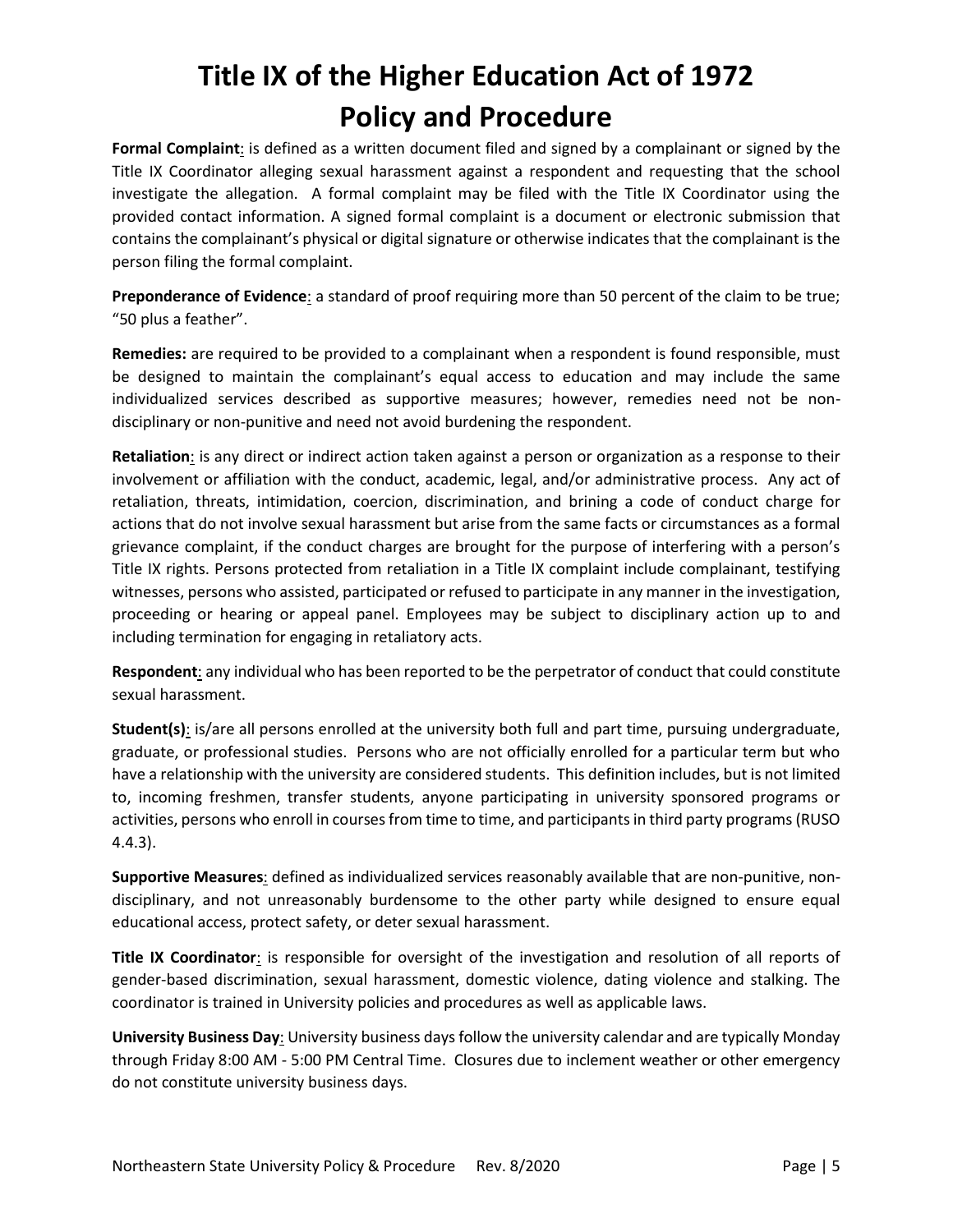### **Offices Where a Complaint or Report May be Filed**

NSU encourages those who have experienced sexual harassment to report these offenses promptly to the Title IX Coordinator and seek all available assistance. Individuals wishing to pursue criminal complaints may also report to the NSU Police Department.

Title IX Coordinator: Whitney Arbaugh Administration Building, 209 601 N. Grand Avenue Tahlequah, OK 74464 [titleix@nsuok.edu](mailto:titleix@nsuok.edu) 918.444.2120

Northeastern State University Police Department:

Tahlequah Campus Administration Building, LL 918.444.2468

Broken Arrow Campus Business & Technology 101 918.449.6248

Muskogee Campus 918.444.5010

### **Confidential Reporting Options**

On-Campus Option Hawkreach Counseling Services 918.444.2042 (Tahlequah & Muskogee) 918.449.6131 (Broken Arrow) [hawkreach@nsuok.edu](mailto:hawkreach@nsuok.edu)

Off-Campus Options Student Advocate- 918.444.2042 Help In Crisis- 918.456.0673 WISH (Women in Safe Homes, Muskogee)- 918.682.7879 DVIS (Domestic Violence Intervention Services, Tulsa/Broken Arrow)- 918.743.5763

### **Online Reporting Option**

Anyone may use the report a concern link, nsuok.edu/ReportConcern.aspx, to report any incidents or concerning behavior. These reports are submitted to the Behavioral Intervention Team (BIT) for review.

### **Guidance on Taking Immediate Action**

In the event that sexual assault or violence occurred, do everything possible to preserve evidence by making certain that the crime scene is not disturbed. (The decision to press charges does not have to be made at this time. However, following these procedures will help preserve this option for the future.) Complaining parties should not bathe, urinate, douche, brush teeth, or drink liquids. Clothes should not be changed; but if they are, bring all the original clothing to the hospital in a paper bag, as plastic bags may damage the evidence.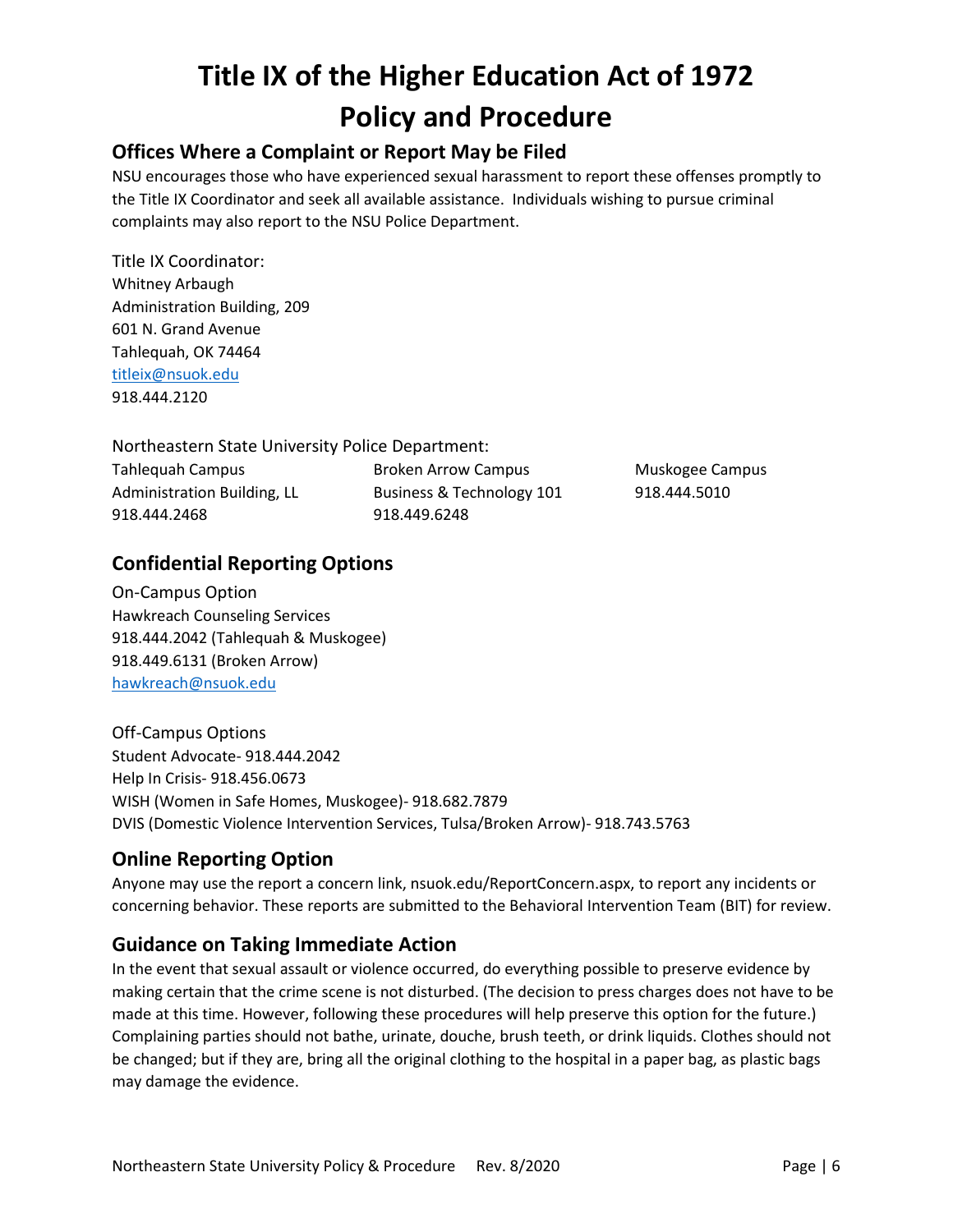When necessary, seek immediate medical attention at an area hospital and take a full change of clothing, including shoes, for use after the medical examination.

If you have been choked/strangled, we strongly encourage you to seek immediate medical attention.

All incidents of sexual harassment or retaliation, should be reported to the Title IX Coordinator. The Title IX Coordinator will provide for the adequate, reliable, and equitable investigations on all complaints.

### **Statement on Procedure**

In Title IX procedures, legal terms like "guilt, "innocence" and "burdens of proof" are not applicable, but NSU never assumes a party is in violation of NSU policy. Campus hearings consider the totality of all evidence available, from all relevant sources. NSU uses preponderance of evidence as its burden of proof.

Before a formal complaint is filed, a complainant will be offered supportive measures. Should a formal complaint be filed, the respondent will also be offered supportive measures. These may include, but are not limited to:

- Modifications of living arrangements
- Modification of academic schedule
- Mutual non-communication agreement
- Modifications of employment location, hours, etc.
- Counseling
- Health care referral

If allegations are made against the Title IX Coordinator, the HR director will initiate the process of investigating the complaint.

### **Grievance Procedure**

#### General Requirements

In accordance with federal law, NSU will prescribe to a consistent, transparent process for resolving formal complaints of sexual harassment. This includes:

- Treating complainants equitably by providing remedies any time a respondent is found responsible.
- Treating respondents equitably by not imposing disciplinary sanctions without following the grievance procedure outlined in this policy. The respondent is always presumed not responsible for the alleged conduct until a determination regarding responsibility is made at the conclusion of the grievance process. Even a preemptive measure such as a properly implemented emergency removal does not mitigate this presumption.
- Requiring objective evaluation of all relevant evidence and avoiding credibility determinations based on a person's status as a complainant, respondent, or witness.
- Not restricting rights protected under the US Constitution, including the First Amendment, Fifth Amendment, and Fourteenth Amendment, when complying with Title IX.
- Affirming the complainant's wishes with respect to whether NSU investigates the incident, unless the Title IX coordinator decides to initiate an investigation over the complainant's wishes should such decision be clearly reasonable due to the known circumstances.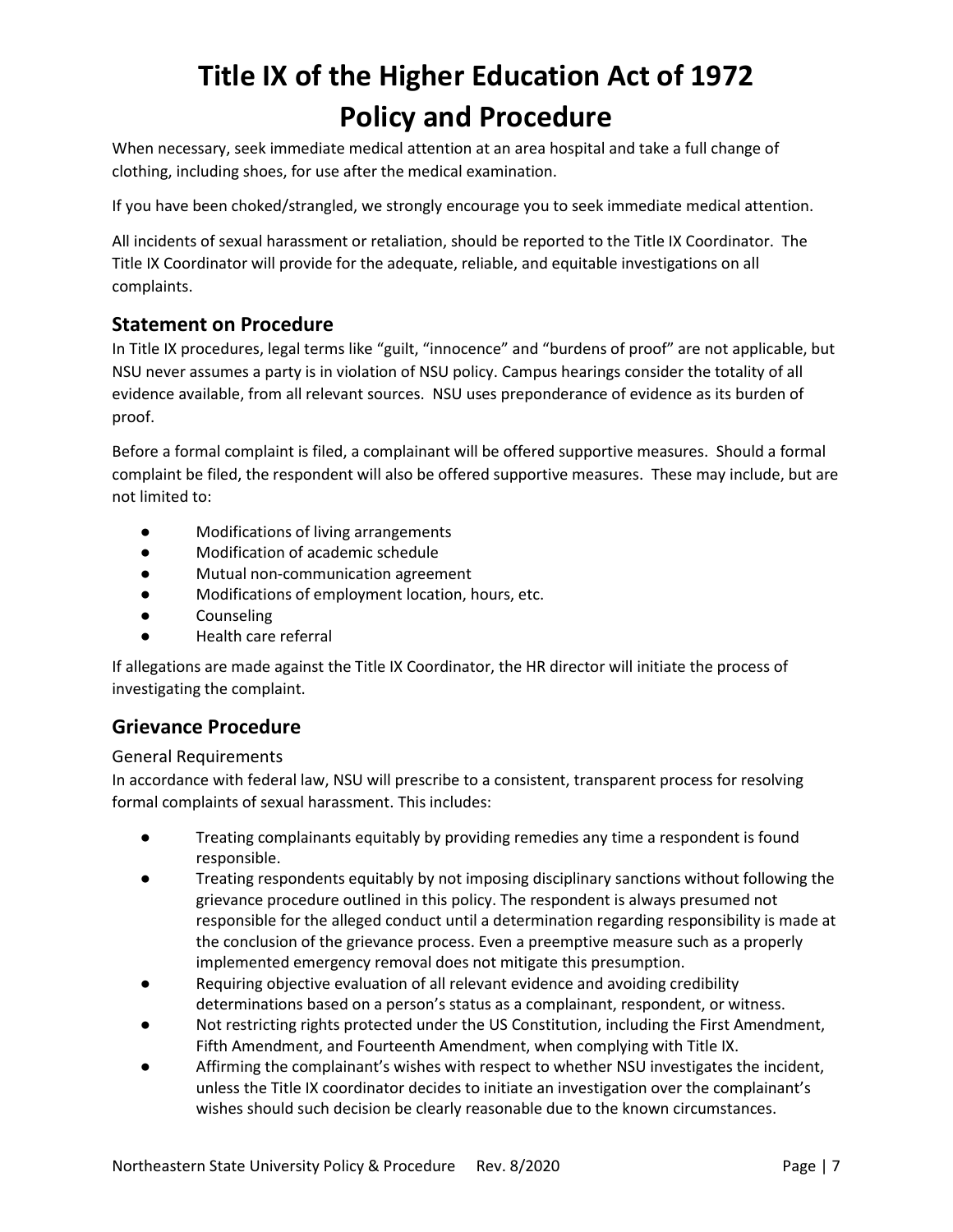If the allegations in a formal complaint do not meet the definition of sexual harassment, or did not occur in the school's education program or activity against a person in the United States, federal law clarifies that NSU must dismiss such allegations for the purposes of Title IX but may still address the allegations in any manner the school deems appropriate under the school's own code of conduct.

NSU shall take reasonable steps to prevent the recurrence of sexual harassment or retaliation in any form. If the reoccurrence takes place, those responsible for such behavior may be subject to disciplinary and/or legal action.

#### Emergency Removal

NSU may, at its discretion, employ the use of emergency removals. NSU will undertake an individualized safety and risk assessment to determine if a respondent is an immediate threat to the physical health or safety of any individual arising from the allegations of sexual harassment. A respondent will be given the opportunity to immediately challenge the decision following removal (also known as a show-cause meeting).

#### **Show-cause Meeting**

Following an emergency removal from campus, a respondent wishing to challenge their removal must:

- 1. Request a meeting through the Office of Student Conduct & Development for students and the Office of Human Resources for employees.
- 2. Prior to the scheduled meeting, provide written documentation supporting the claim for the emergency removal to be lifted.
- 3. Meetings may be conducted in-person or virtually, at the discretion of the administrator.
- 4. Outcomes will be communicated to the parties via email within 24 hours after the conclusion of the show-cause meeting.

#### Formal Complaint

Once a report of sexual harassment is made, the Title IX Coordinator offer supportive measures to the individual who is alleged to be the victim.

Next, the Title IX Coordinator will ask the alleged victim if they would like to submit a formal, signed, complaint.

If they choose not to submit a formal complaint, *see Special Provisions section of this document*.

If they choose to submit a signed formal complaint, the Title IX Coordinator will:

- Notify the respondent, in writing, of the allegations against them and the supportive measures available, *see notice of allegations*.
- Notify both complainant and respondent, in writing, of their right to choose an advisor of their choice. The university can and will provide an advisor to either party.

After the notice, an investigation of the report shall be pursued within ten (10) university business days. To ensure a prompt and thorough investigation, the complainant should provide as much of the following information as possible:

● The name, department, and/or position of the person or persons allegedly causing the sexual harassment or retaliation.;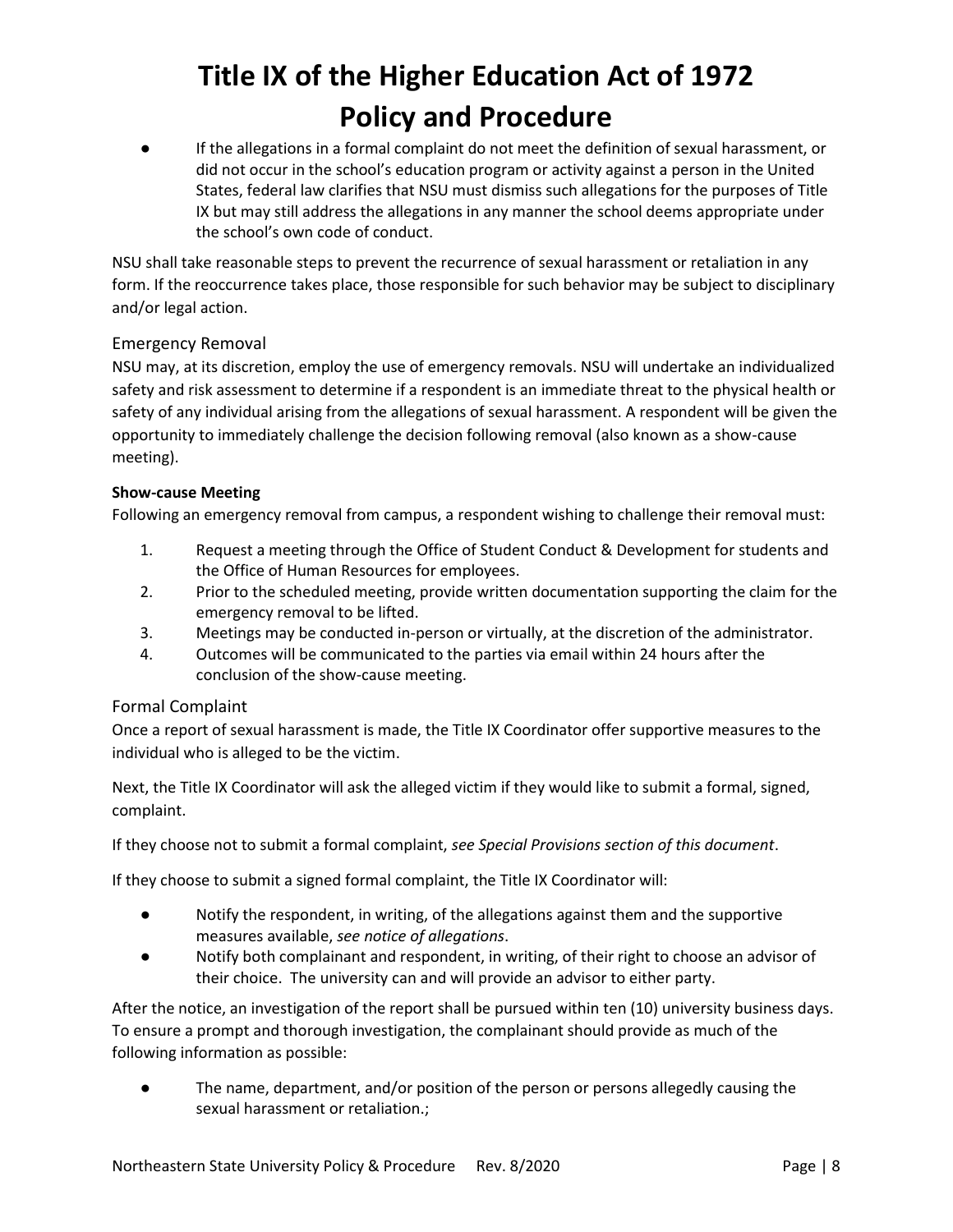- A description of the incident(s), including the date(s), location(s), and the presence of any witnesses;
- The names of other students or employees who might have been subject to the same or similar sexual harassment or retaliation;
- Any steps the complainant has taken to try to stop the sexual harassment or retaliation; and
- Any other information the complainant believes to be relevant to the sexual harassment, harassment, or retaliation.

#### Notice of Allegations

Upon receipt of a formal complaint, the Title IX Coordinator will provide a written notice to the respondent containing:

- notice of our grievance process (including informal resolution process)
- notice of the allegations of sexual harassment, including:
	- o The identities of the parties involved in the incident, if known.
	- o The conduct allegedly constituting sexual harassment
	- o The date and location of the alleged incident, if known
	- $\circ$  A statement that the respondent is presumed not responsible for the alleged conduct
	- $\circ$  A statement that determination of responsibility is made at the conclusion of the grievance process
	- o The ability to have an advisor of their choice
	- o Information about reviewing evidence
	- $\circ$  Information pertaining to the conduct code in regards to knowingly making false statements or knowingly submitting false information during the grievance process.
	- o Information regarding NSU's retaliation policy.
	- o Information about the process for notification should additional allegations be made during the course of the grievance process.

Sufficient preparation time will be given to the parties before any initial interview.

#### Advisors

Parties may have an advisor present during any investigation meeting. The role of the advisor will be limited to being present only; the advisor will not be permitted to speak to anyone other than their advisee during any meeting, interview or hearing relevant to the investigation, with the exception of cross examination within the hearing setting. If the advisor is an attorney, the party shall notify the Title IX Coordinator that an attorney will be present at least two days prior to the meeting, interview or hearing.

#### Investigation

When a formal complaint is signed, a formal investigation will be conducted. The Title IX Coordinator will assign investigators. All investigations will be conducted by at least two investigators who have received appropriate training approved by the Title IX Coordinator. The investigators must be free from conflicts of interest or bias for or against complainants or respondents. Investigators may include (but are not limited to) the Title IX Coordinator; other appropriate NSU faculty or staff; or contracted, external investigators. The investigation shall be concluded within a reasonable amount of time. The investigation will be conducted in a manner so that it is adequate, reliable, and impartial.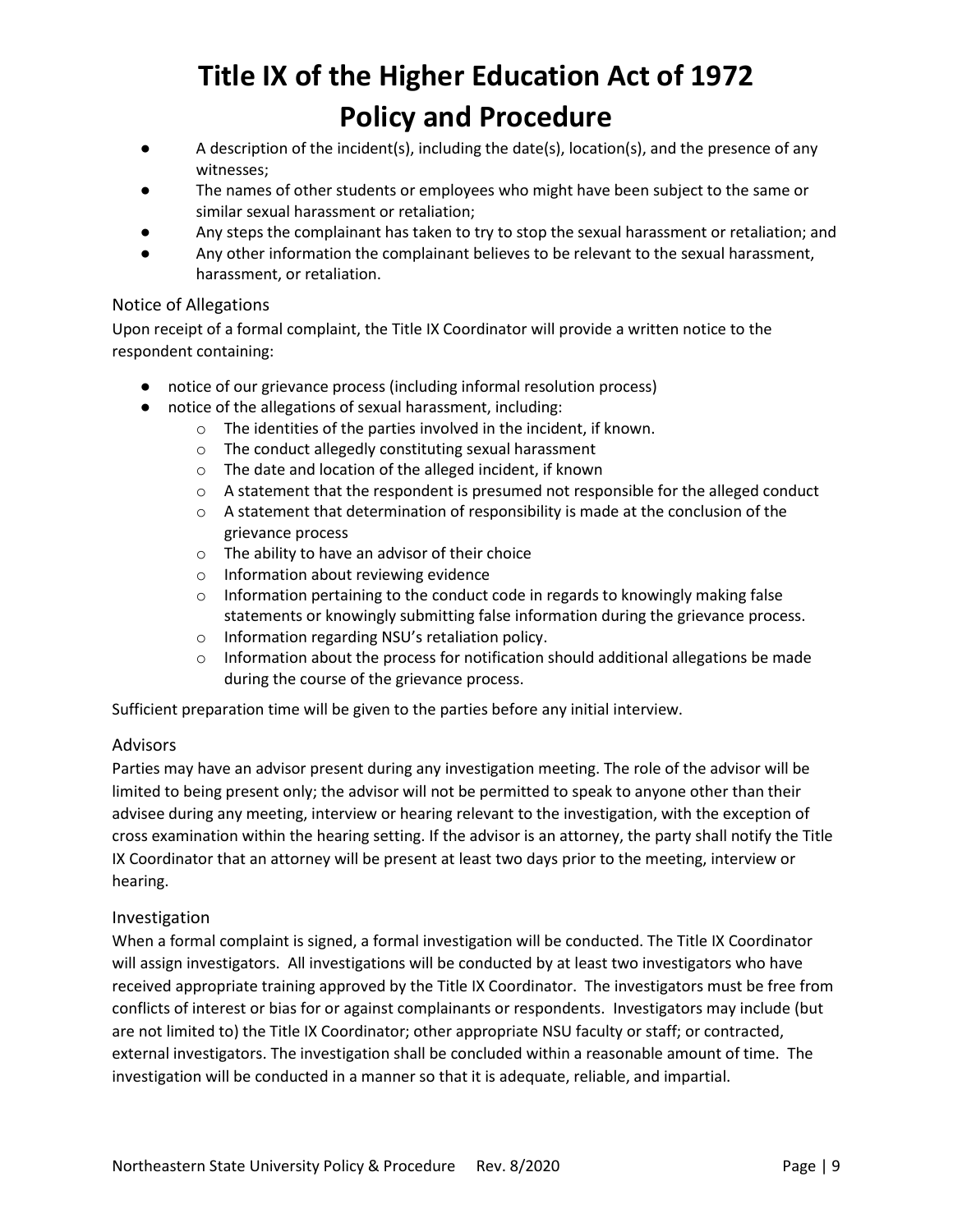The investigation may include but is not limited to, interviews of the parties involved, including witnesses, and the gathering of other relevant information.

All parties may present witnesses and other relevant inculpatory and exculpatory evidence for objective evaluation. The Title IX Coordinator will send evidence directly related to the allegations to the parties and their advisor prior to the final investigation report. Parties have 10 days to inspect, review, and respond to the evidence.

At any time during the investigation, the investigators may recommend supportive measures.

#### Investigation Report

Once a formal investigation is concluded, a written investigative report shall be submitted to the Title IX Coordinator. The investigation report is a written report describing the evidence gathered from the investigation with description of all the interviews and any other documents reviewed.

The Title IX Coordinator will determine whether further action is needed pursuant to NSU policy and/or state or federal law, and respond accordingly. If further action is deemed necessary resolution processes or disciplinary procedures will be initiated. However, the Title IX Coordinator must dismiss formal complaints:

- of misconduct that do not meet the sexual harassment definition, and/or
- that did not occur within an NSU educational program or activity against a person in the US.

The Title IX Coordinator may dismiss a formal complaint:

- if a complainant desires to withdraw their formal complaint, and/or
- the respondent is no longer enrolled at NSU, and/or
- if NSU is unable to gather sufficient information to reach a determination.

After review, the Title IX Coordinator will send the parties and their advisors the investigation report. Parties will have 10 days to respond (in writing, emailed or signed and delivered to the Title IX Coordinator) should they choose to do so.

#### Live Hearings

*NOTE: For additional details, see Student Handbook, Article IV Student Conduct Code Procedures; F. Student Conduct Conferences for Individuals; for employees see Employment Handbook; HR 8.0 Sexual Harassment Policy.*

If investigation findings indicate a potential Title IX policy violation, a live hearing with cross-examination will be held. A minimum of two decision-makers will be appointed by the conduct administrator or who will schedule the live hearing. The decision-makers will determine whether or not there has been a policy violation and determine a resolution.

All live hearings will be audio and/or audio-visual recorded.

Live hearings may be conducted with all parties physically present. However, at the request of either party or at the discretion of NSU, the institution will provide for the entire live hearing to occur with the parties located in separate rooms with technology enabling the parties to see and hear each other. If a party does not have an advisor present at the live hearing, NSU will provide an advisor of NSU's choice.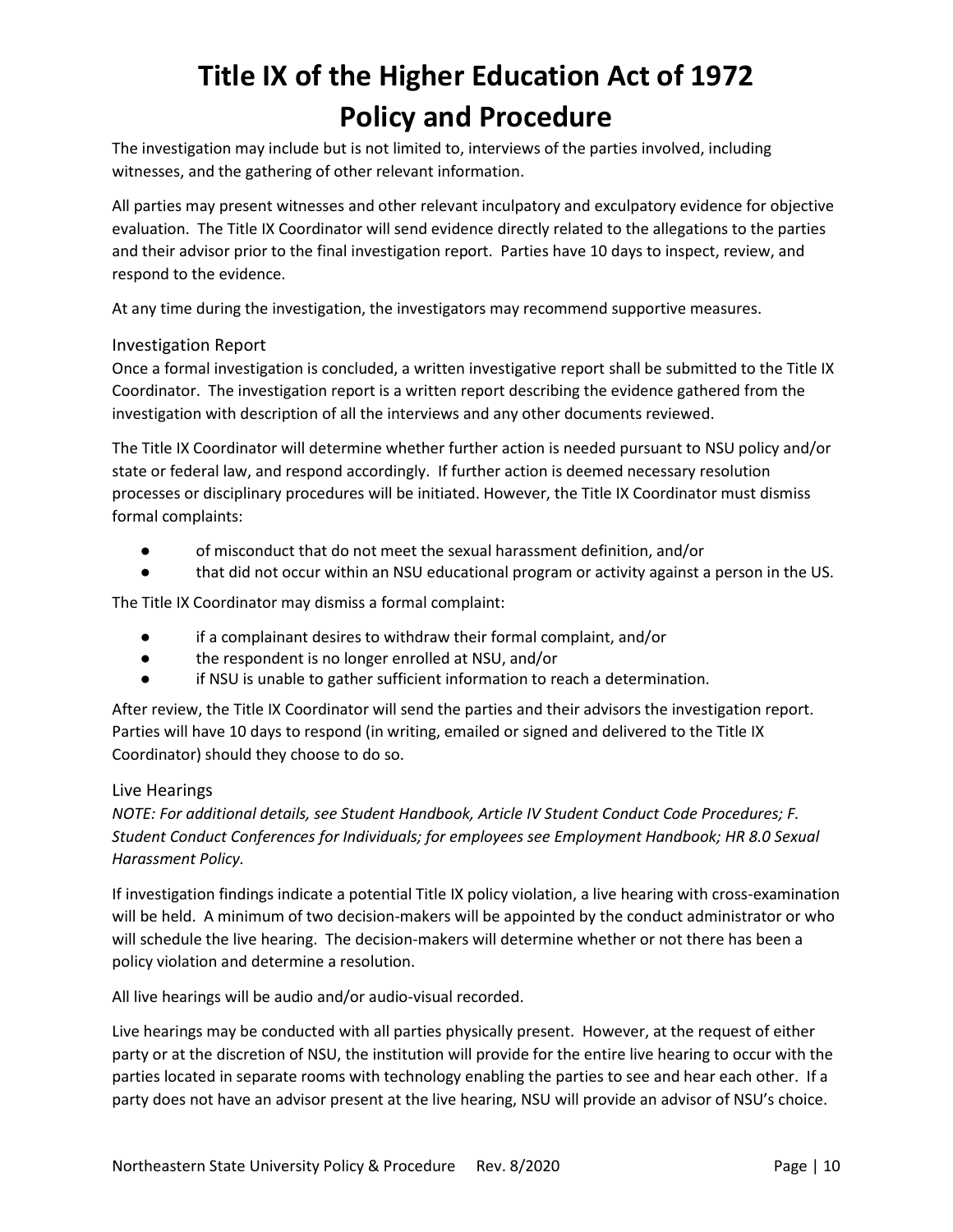Cross-examination is sensitive and must take place in a phased process. Each party's advisor is permitted to ask the other party and any witnesses all relevant questions and follow-up questions, including those challenging credibility. Such cross-examination at the live hearing must be conducted directly, orally, and in real time by the party's advisor of choice and never by a party personally. Before a complainant, respondent, or witness answers a question, the decision-makers must first determine whether the question is relevant. Decision-makers will then explain to the party's advisor asking the question why it is not relevant. The decision-makers may deem certain questions about a complainant's prior sexual behavior irrelevant unless offered to prove that someone other than the respondent committed the alleged misconduct or offered to prove consent. Unduly repetitive character witnesses or any other types of witnesses including expert witnesses can be limited at the discretion of the panel.

If a party or witness does not submit to cross-examination at the live hearing, the decision-makers must not rely on any statement of that party or witness in reaching a determination regarding responsibility.

The decision-makers must issue a written determination regarding responsibility. Written determination will be sent to the parties simultaneously. This determination will include:

- A reference to the policy(s) alleged to have been violated.
- A summary of the allegations.
- Findings of fact supporting the determination.
- Conclusions about whether the alleged conduct occurred.
- Rationale for the result as to each allegation.
- Any disciplinary sanctions imposed on the respondent; see Student Code of Conduct.
- Whether remedies will be provided to the complainant.
- Procedural information on appeals for either party.

#### Appeals (Students Only)

#### *NOTE: Employee appeals differ depending on employment status; see Employment Handbook; HR 8.7 Appeals for employees.*

To request an appeal, of the live hearing outcome or the dismissal of a complaint, the student must submit the reason for their appeal in writing (typed, not hand-written). The request may be signed, dated, and delivered to Student Conduct and Development or may be emailed to Student Conduct and Development [\(conduct@nsuok.edu\)](mailto:conduct@nsuok.edu), within 7 days following the date the outcome letter was sent. Any email should be sent from the student's NSU email account.

An appeal request allows a respondent or complainant the opportunity to bring forward concerns about the outcome of the case in which they were a part. An appeal may be requested for one or more of the following:

- Procedural irregularity that may have affected the outcome, and/or
- Newly discovered evidence that may have affected the outcome (the new evidence must be included with the written appeal request), and/or
- Title IX personnel had a conflict of interest or bias that may have affected the outcome.

Failure to check or claim notice of correspondence from the university via email, postal service, or campus mail, may not constitute an acceptable reason for appeal.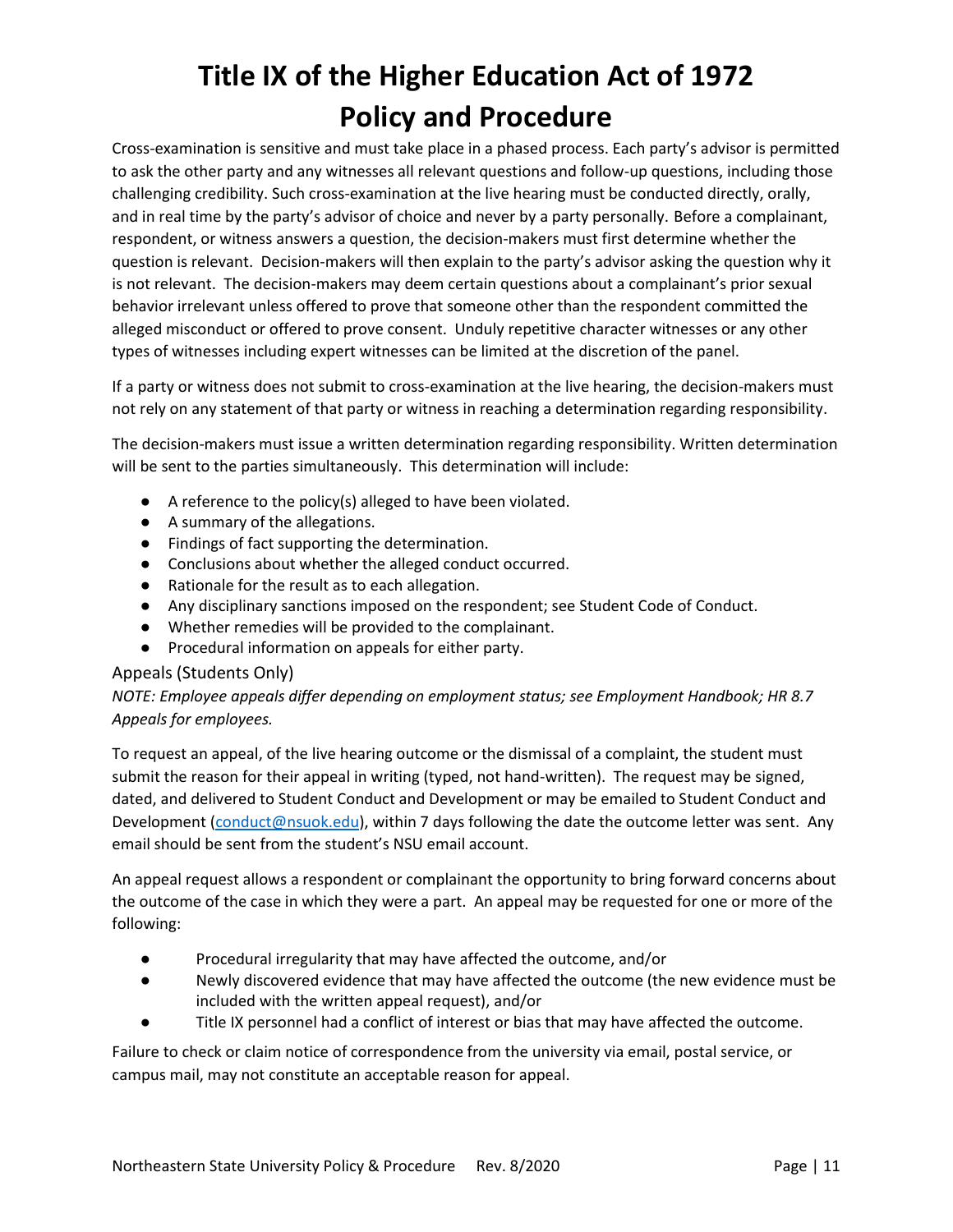During the appeal process, records reviewed may include, but are not limited to: investigation reports, findings, sanctions assigned, the appeal request, and/or other procedural documents. Character references/letters of support will not be considered at the appeal. Any party wishing to provide a response to a submitted appeal has 7 days to do so. Responses should be submitted in writing to the conduct administrator [\(conduct@nsuok.edu\)](mailto:conduct@nsuok.edu). There will only be one appeal.

Appropriate parties shall be notified regarding the submission, denial, or acceptance, and outcome of an appeal, simultaneously, and within a reasonable time frame.

Appeals will be conducted as file review by the VPSA, Dean of Students, and one additional designee. The committee may determine one of the following actions:

- Return the case to the original student conduct administrator for a new conduct conference and/or sanction.
- Reverse or modify the outcome and/or sanctions. Modification may include, reducing or increasing the severity of the original sanctions.
- Uphold the outcome and/or sanctions.

Appeal decisions are final.

#### Informal Resolution

At the discretion of the Title IX Coordinator, informal resolution may be offered following a formal complaint. Informal resolution may include, but is not limited to, mediation or restorative justice measures. Both parties must give voluntary, informed, written consent to participate in an informal resolution process and may withdraw from the informal resolution process at any time prior to a resolution.

In cases where the facts are generally not in dispute, and the respondent expresses a willingness to accept responsibility for all charges in a case, with the informed consent of the complainant and the University, the hearing procedure will be waived. The parties will be provided the opportunity to submit a written statement to the Title IX Coordinator, who will share this information (with the Student Conduct Coordinator for student respondents and with the Assistant Director of Human Resources for employee respondents) for consideration in determining appropriate sanctions. The sanction decision will be made based on investigation information and the written statements, as well as any conduct history on the part of the respondent. Any appeal in an acceptance of responsibility resolution will be limited to the grounds that the sanction provided by the University is grossly inappropriate in light of the violations committed, or relevant aggravating and mitigating factors, and in consideration of applicable policy. Both the complainant and the respondent shall have the same right of appeal.

*NOTE: An informal resolution process may not be offered or facilitated if the respondent is an employee of NSU and the complainant is a student of NSU.*

### **Procedural Considerations**

### Jurisdiction

This policy applies to any allegation of sexual harassment against members of the NSU community on NSU property, in NSU programs, on land NSU leases or controls, or at events NSU sponsors. NSU may address off-campus or out-of-school harassment, including but not limited to public forums (Internet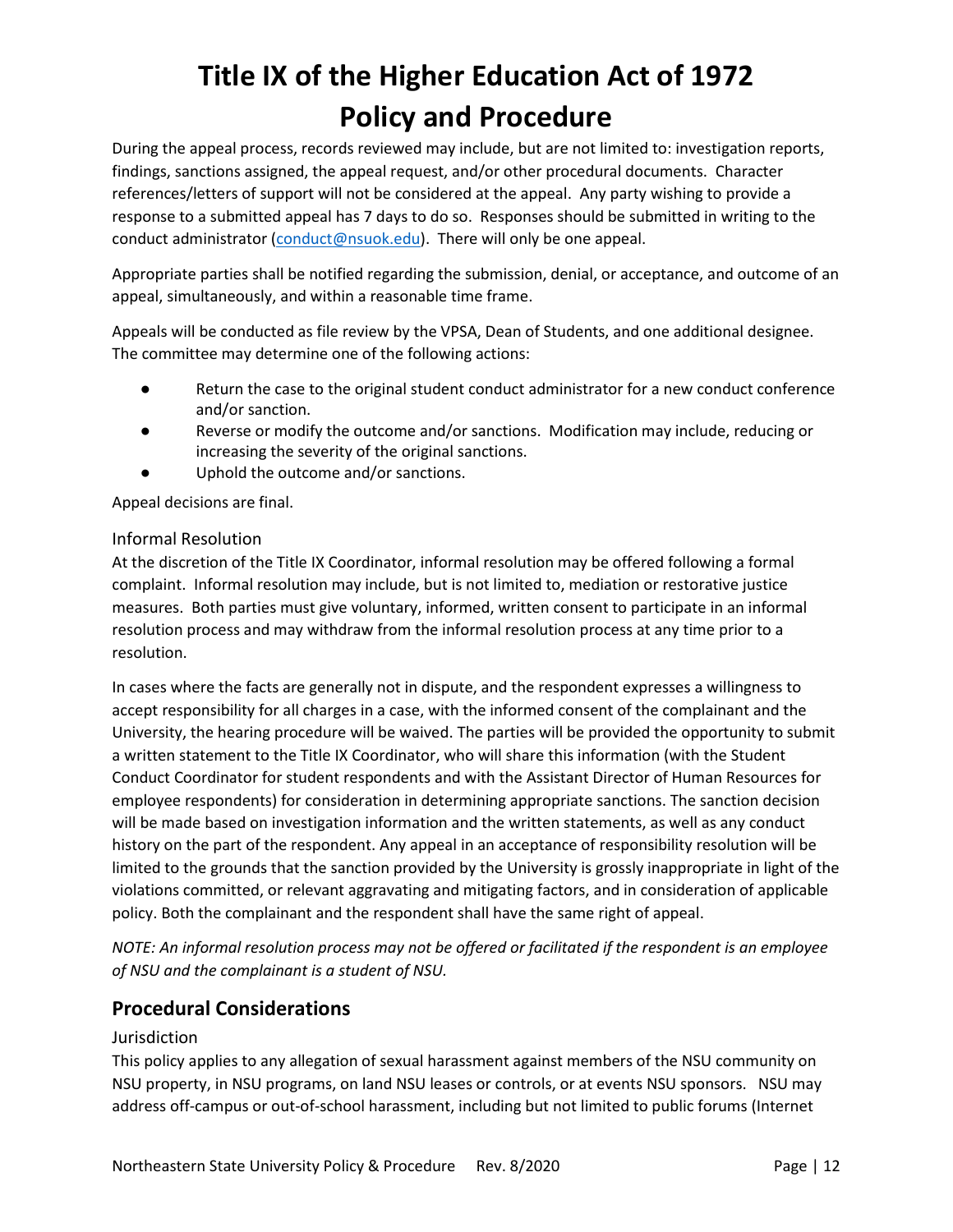speech, Facebook, etc.), especially when those off-campus or out-of-school acts have a demonstrable and/or significant on-campus or in-school disruptive impact.

#### Confidentiality

Students may make confidential reports may be made by contacting HawkReach Counseling Services and/or off-campus victim services providers (see contact information provided in this document). Employees may use any of the off-campus victim services provides listed in this policy. NSU Counselors and Victim's Advocate are available free of charge, and can be seen on an emergency basis.

All inquiries, complaints, and investigations are treated with discretion; however, information is revealed as law and policy require. Therefore, the identity of the complainant and any witnesses may be revealed to the person(s) accused of such misconduct.

#### Federal Statistical Reporting Obligations:

Certain campus officials (campus security officials) have a duty to report violations of this policy for federal statistical reporting purposes. All personally identifiable information is kept private, but statistical information must be passed along to the Clery Reporting Officer regarding the type of incident and its general location (on or off-campus, in the surrounding area, but no addresses are given), for publication in the annual Campus Security Report. This report helps to provide the community with a clear picture of the extent and nature of campus crime, to ensure greater community safety.

#### Federal Timely Warning Reporting Obligations:

In accordance with Federal law, NSU administrators must issue timely warnings when incidents pose a substantial threat of bodily harm or danger to members of the campus community. NSU will make every effort to ensure that a victim's name and other identifying information is not disclosed, while still providing enough information for community members to make safety decisions in light of the danger.

#### Cooperation with Law Enforcement

NSU will implement appropriate measures during a law enforcement agency's investigation to provide for the safety of the campus community and may cooperate with law enforcement to the extent of and accordance with local, state, and federal law.

#### Records Maintenance

The final written report and all documentation contained in the investigation file should be turned over to the Title IX Coordinator. Records detailing the University's investigation into potential violations of this policy will be collected and maintained, including notes of interviews, copies of documents reviewed, and other relevant information. This record will be maintained by the Title IX Coordinator for a minimum period of 7 years. All hearings will be audio and/or audio-visual recorded.

#### Retaliation

Retaliation is any direct or indirect action taken against a person or organization as a response to their involvement or affiliation with the conduct, academic, legal, and/or administrative process. Any act of retaliation, which may include threats, intimidation, coercion, or discrimination, may result in disciplinary action.